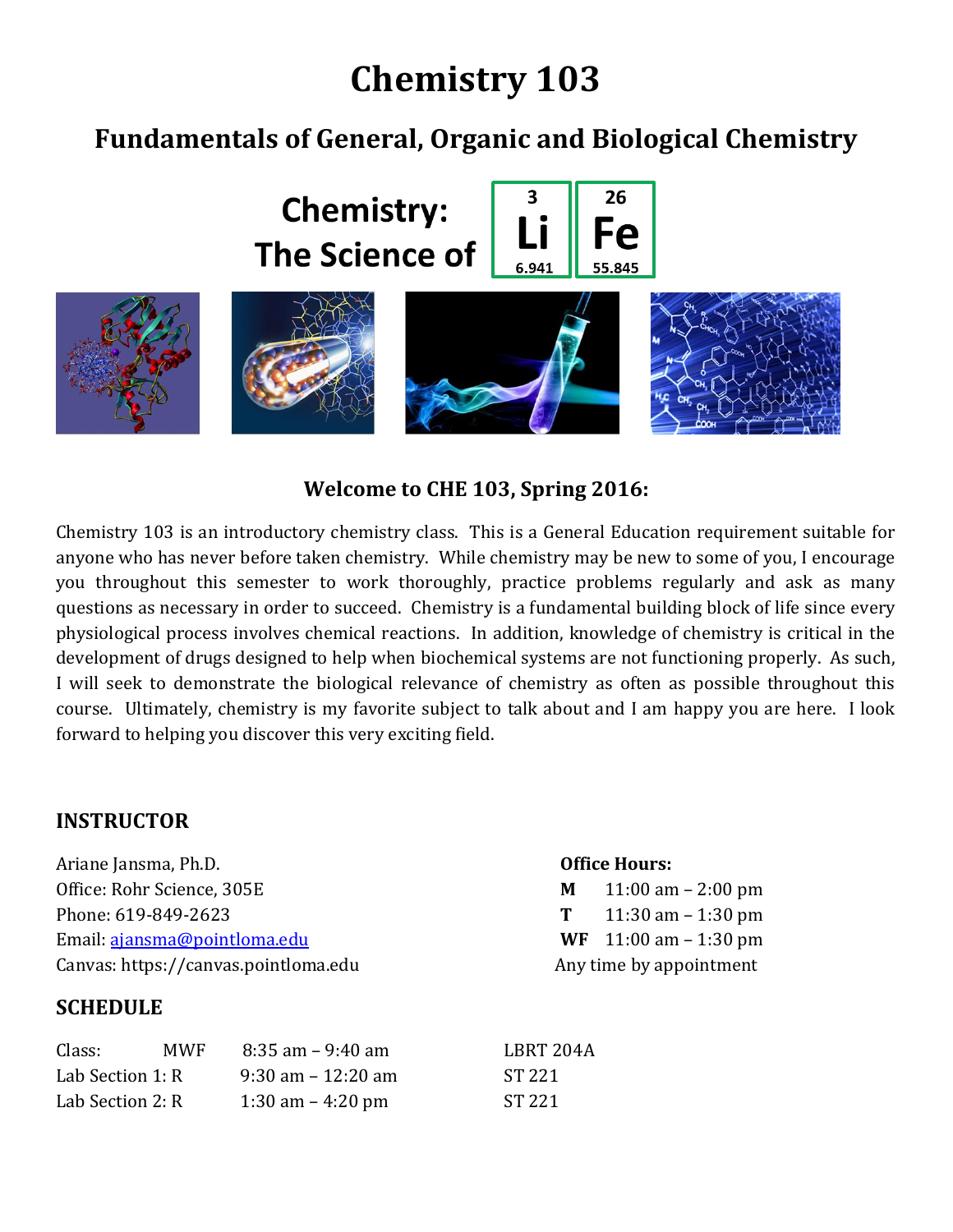## **TEXT BOOK and SUPPLIES**

- Fundamentals of General, Organic and Biological Chemistry, by McMurry, Castellion, Ballantine, Hoeger and Peterson, Pearson, 7th Edition, 2012 (with Mastering Chemistry) (ISBN: 9780321750112) *Required*
	- Laboratory Experiments to Accompany General, Organic and Biological Chemistry: An Integrated Approach, 3rd Edition, by Charles Anderson, David B Macaulay, 2013 (ISBN: 978-1-119-91825-7) *Required*
	- Calculator: Texas Instrument TI-30XA or equivalent, nonprogrammable, no text entry *Required*
	- Laboratory safety glasses: sold by the Chemistry Department *Required*

## **COURSE GOALS and LEARNING OBJECTIVES**

At the end of the course, you will be able to:

- Identify the different properties of solids, solutions and gases
- Describe the properties of atoms, ions, molecules and molecular compounds
- Write and balance chemical reactions and explain the energies associated with them
- Identify the main functional groups (alkenes, amines, ketone, alcohol)
- Describe the composition of a drug from the atomic to the macroscopic level
- Utilize basic biochemistry concepts to assemble proteins and describe their functions

## **ATTENDANCE**

Attendance is absolutely necessary for success in this class. We will spend time in class discussing the material and working problems which will be covered in the exams. Regular class attendance and participation is REQUIRED and will be monitored. Prior instructor notification via email is necessary for an absence to be excused. Missed assignments can only be made up for full credit for excused absences and students are responsible for all assignments and material covered.

## **HOMEWORK**

Online homework will be assigned through MasteringChemistry [\(www.masteringchemistry.com](http://www.masteringchemistry.com/) course ID: SP15CHE103). This program will allow you to put into practice what you have learned and you will be given several attempts to complete each problem. Successful completion of the homework problems is extremely important for success in this course. Although homework is only 10% of your final grade, it is designed to prepare you for the exams and therefore is potentially worth  $\sim 80\%$  of your overall grade. Late assignments will be accepted for partial credit up to 70% provided they are turned in within one week past the deadline. I also encourage you to work additional problems as often as possible for practice and come to office hours with any and all questions.







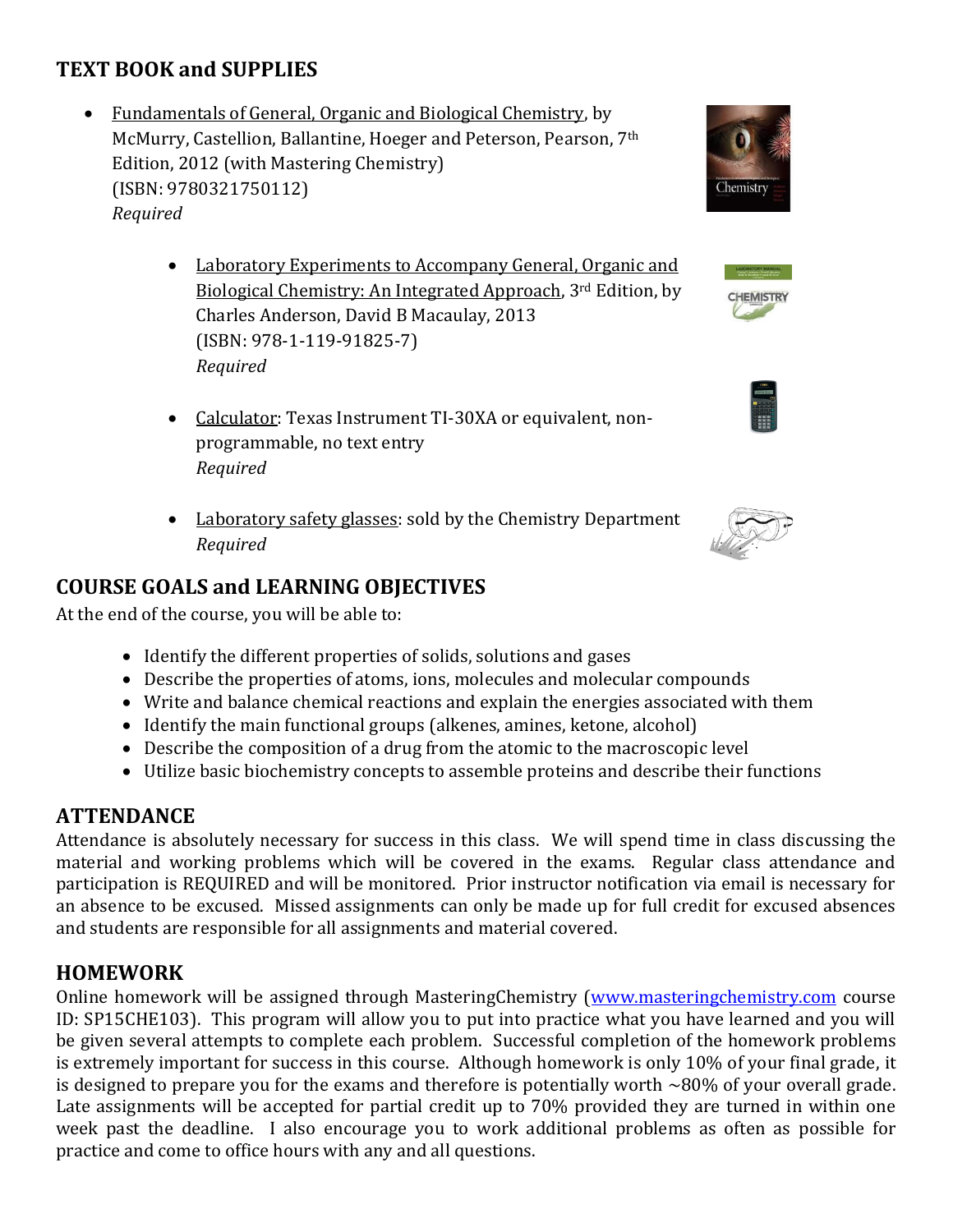## **EVALUATION**

The activities described above will contribute to your total course grade according to the following:

|  | 30%        |
|--|------------|
|  | 10%        |
|  | <b>20%</b> |
|  | 20%        |
|  | 20%        |

### **GRADES**

Letter grades will be assigned at the end of the course based on your percentage of total possible points, according to the following scale:

|                       | $A\,93-100\%$        | $A - 90 - 92.9\%$ |
|-----------------------|----------------------|-------------------|
| $B^+$ 87 – 89.9 %     | <b>B</b> 83 – 86.9 % | $B.80 - 82.9\%$   |
| $C^*$ 77 – 79.9 %     | $C$ 73 – 76.9 %      | $C - 70 - 72.9\%$ |
| $D^+$ 67 – 69.9 %     | <b>D</b> 63 – 66.9 % | $D+60-62.9\%$     |
| $\mathbf{F}$ < 59.9 % |                      |                   |

## **ACADEMIC DISHONESTY**

Students should demonstrate academic honesty by doing original work and by giving appropriate credit to the ideas of others. As stated in the university catalog, "Academic dishonesty is the act of presenting information, ideas, and/or concepts as one's own when in reality they are the results of another person's creativity and effort. Such acts include plagiarism, copying of class assignments, and copying or other fraudulent behavior on examinations. A faculty member who believes a situation involving academic dishonesty has been detected may assign a failing grade for a) that particular assignment or examination, and/or b) the course." See **[Academic Policies](http://www.pointloma.edu/experience/academics/catalogs/undergraduate-catalog/point-loma-education/academic-policies)** in the undergrad student catalog.

## **ACADEMIC ACCOMMODATION**

While all students are expected to meet the minimum academic standards for completion of this course as established by the instructor, students with disabilities may require academic accommodations. At Point Loma Nazarene University, students requesting academic accommodations must file documentation with the Disability Resource Center (DRC), located in the Bond Academic Center. Once the student files documentation, the Disability Resource Center will contact the student's instructors and provide written recommendations for reasonable and appropriate accommodations to meet the individual learning needs of the student. This policy assists the University in its commitment to full compliance with Section 504 of the Rehabilitation Act of 1973, the Americans with Disabilities (ADA) Act of 1990, and ADA Amendments Act of 2008, all of which prohibit discrimination against students with disabilities and guarantees all qualified students equal access to and benefits of PLNU programs and activities.

## **FERPA POLICY**

In compliance with federal law, neither PLNU student ID nor social security number should be used in publically posted grades or returned sets of assignments without student written permission. This class will meet the federal requirements by (each faculty member choose one strategy to use: distributing all grades and papers individually; requesting and filing written student permission; or assigning each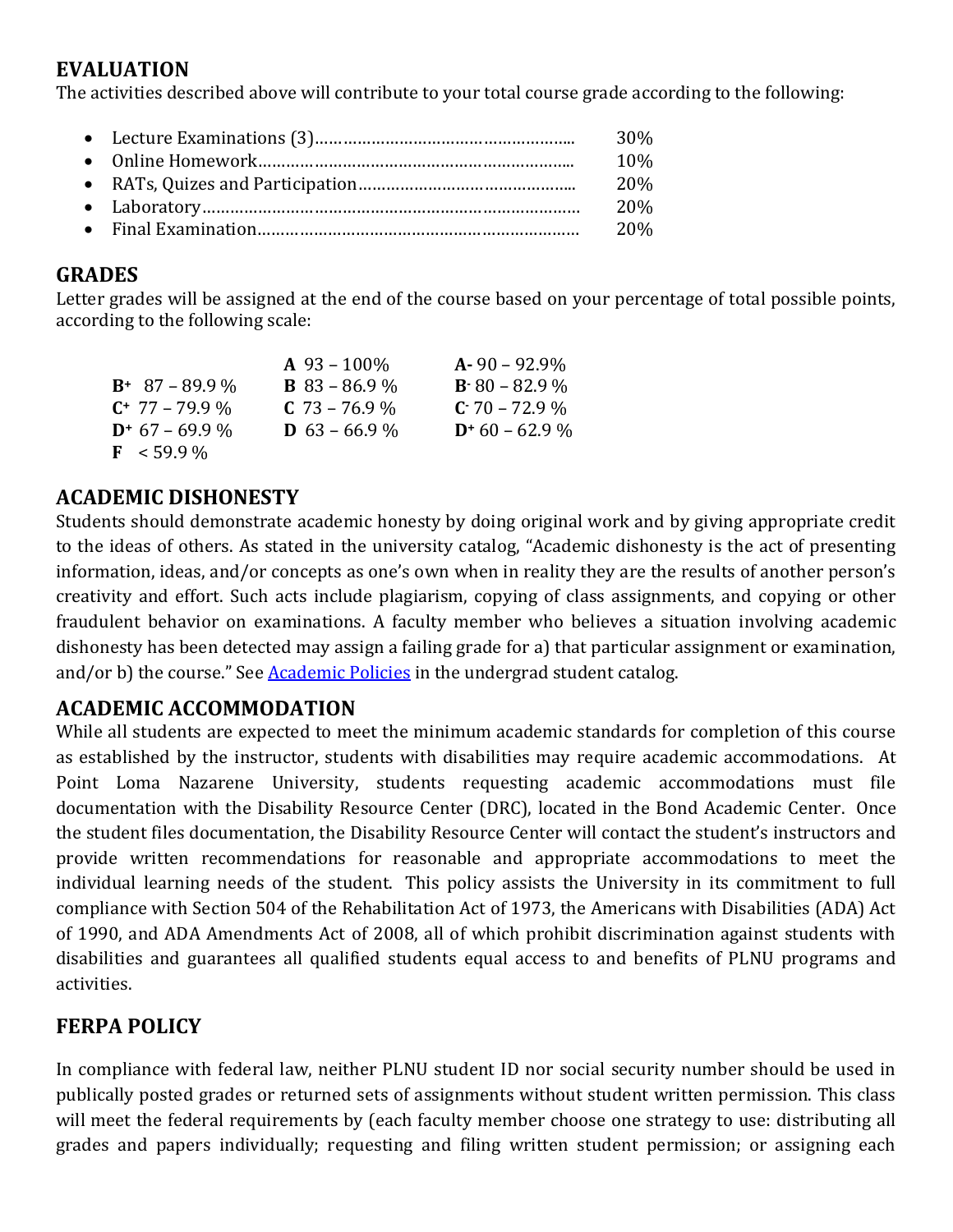student a unique class ID number not identifiable on the alphabetic roster.). Also in compliance with FERPA, you will be the only person given information about your progress in this class unless you have designated others to receive it in the "Information Release" section of the student portal. See Policy Statements in the undergrad student catalog.

| <b>WEEK</b> | <b>DATE</b> | <b>LECTURE TOPICS</b>                                                              | <b>CHAPTERS</b>             | <b>LAB</b>                         |
|-------------|-------------|------------------------------------------------------------------------------------|-----------------------------|------------------------------------|
|             | Tues 01/12  | Introduction: syllabus/ course overview                                            | /////////////////////////// | No lab                             |
| Week 1      | Wed 01/13   | Ch 1: Measurements in Chemistry                                                    | 1                           |                                    |
|             | Fri 01/15   | Ch 1: Measurements in chemistry                                                    | 1                           |                                    |
|             | Mon 01/18   | <b>MLK Day - no class</b>                                                          | $\mathbf{1}$                | Lab $1$ :<br>Measurement           |
| Week 2      | Wed 01/20   | Ch 1: Measurements in chemistry and Practice                                       | 1                           |                                    |
|             | Fri 01/22   | Ch 2: Atoms and the Periodic Table                                                 | $\overline{2}$              |                                    |
|             | Mon 01/25   | Ch 2: Atoms and the Periodic Table and Practice Problem<br>Session (scheduled RAT) | $\overline{2}$              |                                    |
| Week 3      | Wed 01/27   | Ch 3: Ionic Compounds                                                              | $\overline{3}$              | Lab 3: Ions, role<br>in nutrition  |
|             | Fri 01/29   | Ch 3: Ionic Compounds                                                              | 3                           |                                    |
|             | Mon 02/01   | Ch 4: Molecular Compounds                                                          | 4                           | Handout<br><b>Practice Session</b> |
| Week 4      | Wed 02/03   | Ch 4: Molecular compounds                                                          | $\overline{4}$              |                                    |
|             | Fri 02/05   | <b>EXAM 1</b> (Chapters 1 to 4)                                                    | //////////////////////////  |                                    |
|             | Mon 02/08   | Ch 5: classification and balancing chemical reactions                              | 5                           | Lab 7: Chemical                    |
| Week 5      | Wed 02/10   | Ch 5: classification and balancing chemical reactions                              | 5                           | Reactions                          |
|             | Fri 2/12    | Ch 6: Chemical reactions: mass relationship<br>(scheduled RAT)                     | 6                           |                                    |
|             | Mon 02/15   | Ch 6: Chemical reactions: mass relationship                                        | 6                           | Lab 8:                             |
| Week 6      | Wed 02/17   | Ch 9: Solutions                                                                    | 9                           | Stoichiometry,<br>Mole             |
|             | Fri 02/19   | Ch 9: Solutions                                                                    | 9                           | Relationship                       |
|             | Mon 02/22   | Ch 10: Acids and Bases                                                             | 10                          |                                    |
| Week 7      | Wed 02/24   | Ch 10: Acids and Bases                                                             | 10                          | Lab 10: Acids                      |
|             | Fri 02/26   | Ch 12: Introduction to Organic Chemistry: Alkanes                                  | 12                          | and Bases                          |
|             | Mon 02/29   | Ch 13: Alkenes and Aromatic Compounds<br>(Review sessions at office hours)         | 13                          | Lab 12: Aspirin                    |
| Week 8      | Wed 03/02   | Ch 13: Alkenes, Alkynes and Aromatic Compounds                                     | 13                          |                                    |
|             | Fri 03/04   | <b>EXAM 2</b> (Chapters 5 to 12)                                                   | //////////////////////////  |                                    |

### **CHEMISTRY 103 TENTATIVE CLASS SCHEDULE**